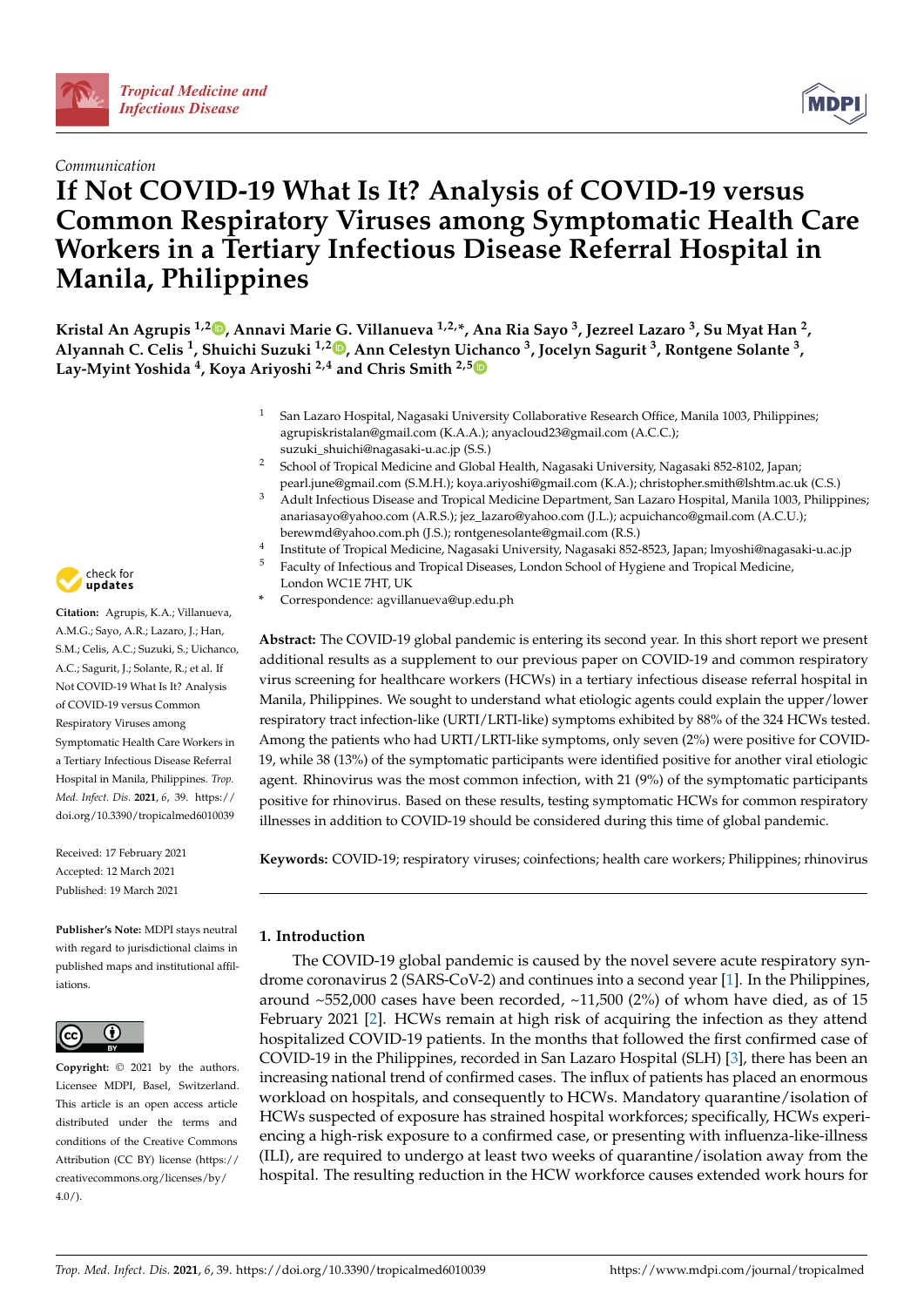the remaining available staff, and inevitable "shift fatigue" [\[4\]](#page-5-0) accompanied with increased fear and anxiety in working with COVID-19 patients.

We have reported that at SLH in Manila only 2% of HCWs were positive for SARs-CoV-2 as screened by RT-PCR (8 out of 324 HCWs screened) [\[5\]](#page-5-1). At that time, the criteria for screening were: (1) a history of close contact or high-risk exposure with a confirmed COVID-19 case or (2) the development of COVID-related signs and symptoms. Of the 324 HCWs, 88% had upper/lower respiratory tract infection-like (URTI/LRTI-like) illness such as fever, cough, sore throat, runny nose, shortness of breath, and loss of smell and taste. The small percentage of SARs-CoV-2 positivity suggests the possibility of underlying infections other than SARs-CoV-2.

SARS-CoV-2 is projected to circulate in the population indefinitely [\[6\]](#page-5-2), and thus is likely to continue to cocirculate with common respiratory viruses. Although there is limited data on the prevalence of common respiratory viral infections in the Philippines, the Department of Health reports that acute respiratory infections consistently top the leading causes of morbidity in the country [\[7\]](#page-5-3). COVID-19 resides in the respiratory tract of the human host, and commonly exhibits URTI/LRTI-like symptoms, which overlap with those of common respiratory viral infections [\[8\]](#page-5-4). Because of the relatively small proportion of confirmed COVID-19 among HCWs described above [\[5\]](#page-5-1), we sought to investigate whether HCWs who presented with these symptoms could be explained by other common respiratory viral etiologic agents.

#### **2. Materials and Methods**

HCW participants were tested for the presence of the following respiratory viruses: COVID-19, influenza A and B, human metapneumovirus (HMPV), respiratory syncytial virus (RSV), parainfluenza types 1 to 4, coronavirus 229E, coronavirus OC43, rhinovirus, adenovirus, and bocavirus.

Viral RNA from nasopharyngeal and oropharyngeal swab specimens were extracted using a QIAamp Viral RNA Mini Kit (Qiagen, Hilden, Germany), following the manufacturer's instructions [\[9\]](#page-5-5). Real-time PCR was performed to detect SARS-CoV-2 viral RNA using Corman et al. [\[10\]](#page-5-6) and Nao et al. [\[11\]](#page-5-7) protocols. Multiplex and hemi-nested multiplex PCR was done to test for the presence of the genetic materials from 13 other respiratory viruses, based on the protocol by Yoshida et al. [\[12\]](#page-5-8). Amplicons were visualized in 2% agarose gel.

We limited our analysis to those who exhibited URTI/LRTI-like symptoms. We categorized participants as "having URTI/LRTI-like symptoms" when they exhibited at least one of the following: fever, cough, sore throat, runny nose, shortness of breath, or loss of smell and taste. The epidemiological and clinical characteristics of these HCWs were compared between those who tested positive for the respiratory viral panels other than COVID-19 and those who tested negative for any of the panel of tests. The values were expressed as absolute numbers and percentages for categorical variables, and mean with standard deviation (SD) and median for continuous variables. Fisher's exact test and chi-square test were used to test for associations between categorical variables, and the Mann−Whitney test was used to compare discrete variables between classifications of categorical variables. A p-value of  $\leq$ 0.05 was considered statistically significant. Stata SE ver. 16.1 (StataCorp 2019, College Station, TX, USA) was used for all analyses.

#### **3. Results**

Our previous publication detailed the epidemiological and clinical characteristics of the 324 HCW staff tested for SARS-CoV-2 at SLH in Manila [\[5\]](#page-5-1). Here we subjected the same group to a panel of respiratory viral tests from March 20 to 20 April 2020. Out of 324, 286 (88%) presented with URTI/LRTI-like symptoms. A summary of those who tested positive for at least one of the viral panels, including SARS-CoV-2, is shown in Table [1.](#page-2-0) Among those who exhibited URTI/LRTI-like symptoms, only 2% (7 out of 286) were confirmed to have SARS-COV-2 infection. Specifically, five tested positive for only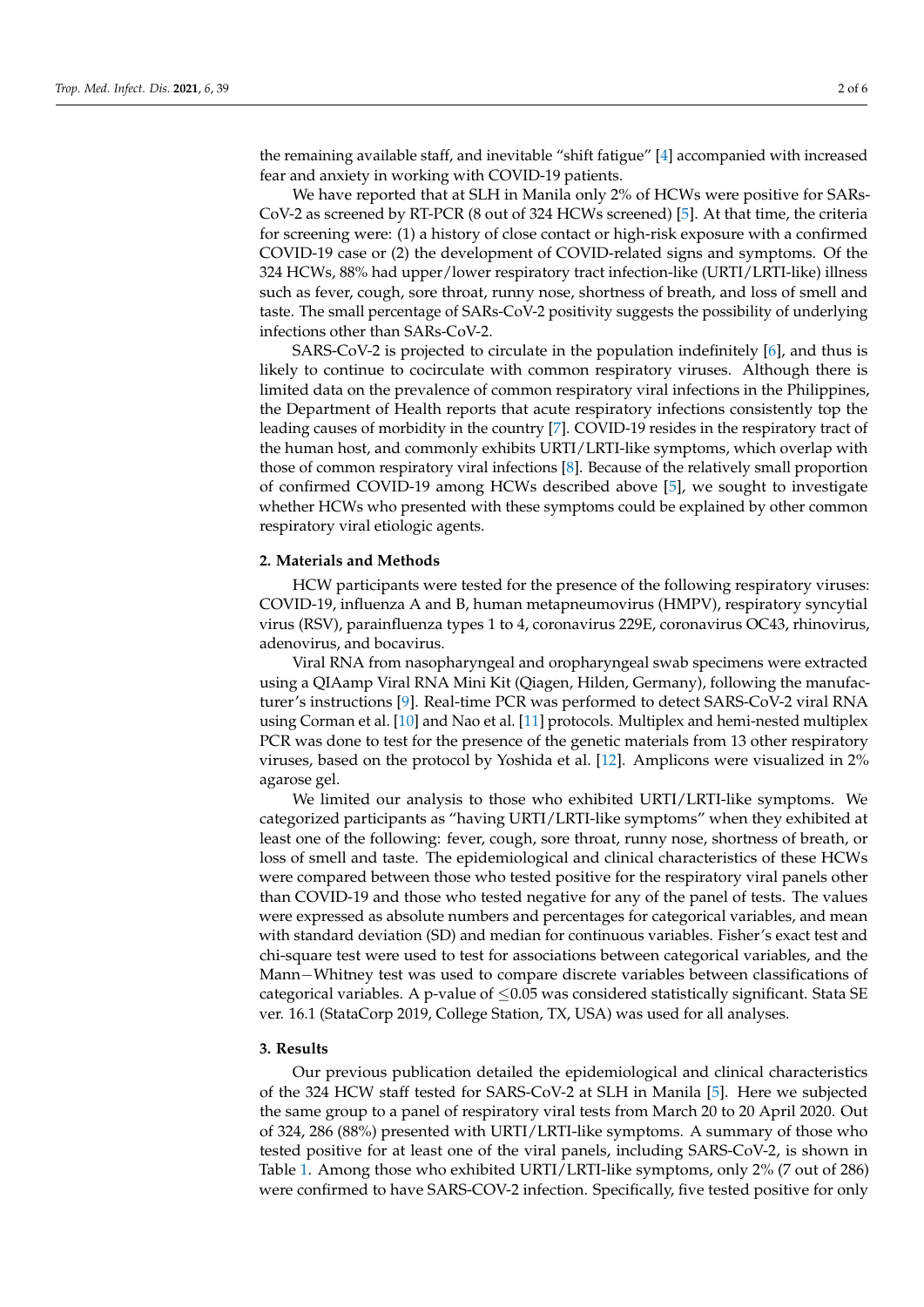SARS-CoV-2 (2%) and two others had coinfections with two or more viruses: one with influenza A (0.4%), and another with influenza A and parainfluenza 1 (0.4%). Twenty-one (9%) of the participants were infected with rhinovirus—19 with rhinovirus alone (7%) and two with bocavirus coinfection (0.7%)—making it the most common infection of those who exhibited URTI/LRTI-like symptoms (55% out of those who yielded positive results). Other viruses that tested positive were influenza A  $(0.7%)$  and B  $(0.7%)$ , bocavirus  $(0.4%)$ , parainfluenza 1 (0.4%), adenovirus (0.7%), and coinfections of adenovirus and bocavirus (0.7%). Coinfection was observed in six HCW samples (2%). Overall, 38 (13%) of the participants who presented with URTI/LRTI-like symptoms were identified with a viral etiologic agent. HMPV, RSV, Parainfluenza 2 to 4, coronavirus 229E, and coronavirus OC43 were not detected in any of the samples.

<span id="page-2-0"></span>**Table 1.** Summary of the positive test results of viral panels (including SARS-CoV-2) tested among HCWs suspected of having COVID-19 and presented with URTI/LRTI-like symptoms, San Lazaro Hospital, March−April 2020 (N = 286).

| Viral Etiologic Agents                      | Infected HCWs $(n, %)$ |  |
|---------------------------------------------|------------------------|--|
| SARS-CoV-2                                  | 5(1.7)                 |  |
| Rhinovirus                                  | 19(6.5)                |  |
| Influenza A                                 | 2(0.7)                 |  |
| Influenza B                                 | 2(0.7)                 |  |
| Human bocavirus                             | 1(0.4)                 |  |
| Parainfluenza 1                             | 1(0.4)                 |  |
| Adenovirus                                  | 2(0.7)                 |  |
| Coinfections <sup>*</sup>                   |                        |  |
| $SARS-CoV-2+ Influenza A + Parainfluenza 1$ | 1(0.4)                 |  |
| $SARS-CoV-2 + influenza A$                  | 1(0.4)                 |  |
| Adenovirus + Bocavirus                      | 2(0.7)                 |  |
| Rhinovirus + Bocavirus                      | 2(0.7)                 |  |
| <b>Total</b>                                | 38 (13.3)              |  |

\* Coinfection—sample tested positive for more than one etiologic agent.

Excluding SARS-CoV-2 from the analysis (Table [3\)](#page-3-0), most participants who tested positive for the respiratory viral panel ( $N = 36$ ) belonged to a young age group (39% were 20–29 years old, and 33% were 30–39 years old), were female (67%), and worked as nurses (67%). Other health care workers infected were six nursing aides (17%), four radiology technicians (11%), and two medical doctors (6%). The most common respiratory symptoms exhibited by those who tested positive were sore throat (71%), cough (50%), and runny nose (43%); while nonrespiratory symptoms were predominantly headache (58%), myalgia (33%), and fatigue (19%). Only headache showed significant association with being positive for the respiratory viruses tested  $(p = 0.04)$ .

**Table 2.** Comparison of characteristics and signs and symptoms of HCWs suspected to have COVID-19 who tested positive and negative for the additional respiratory viral panel \*.

| <b>Characteristics</b> | Positive<br>$(N = 36)$<br>(n, %) | Negative<br>$(N = 280)$<br>(n, %) | <i>p</i> -Value |
|------------------------|----------------------------------|-----------------------------------|-----------------|
| Age (years)            |                                  |                                   |                 |
| mean (SD)              | 35(11.1)                         | 36(8.4)                           |                 |
| median (range)         | $30.5(23-63)$                    | $33(24-61)$                       | 0.14            |
| Age group (years)      |                                  |                                   |                 |
| $20 - 29$              | 14 (38.9)                        | 72 (25.7)                         |                 |
| $30 - 39$              | 12(33.3)                         | 124 (44.3)                        |                 |
| $40 - 49$              | 4(11.1)                          | 62(22.1)                          |                 |
| $50 - 59$              | 4(11.1)                          | 20(7.1)                           |                 |
| $60 - 69$              | 2(5.6)                           | 2(0.7)                            |                 |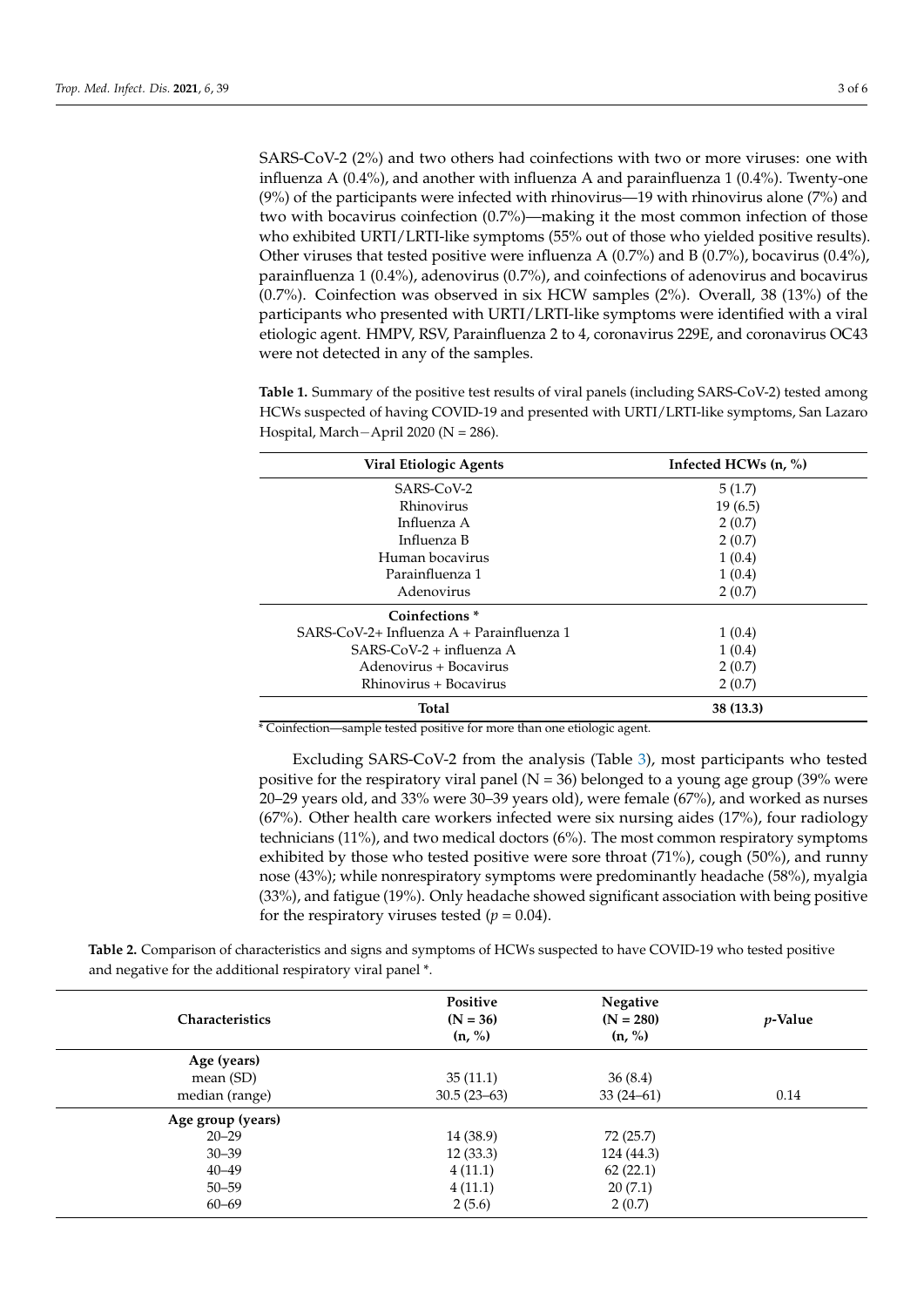| Characteristics                                           | Positive<br>$(N = 36)$ | Negative<br>$(N = 280)$ | p-Value      |
|-----------------------------------------------------------|------------------------|-------------------------|--------------|
|                                                           | (n, %)                 | (n, %)                  |              |
| <b>Sex</b>                                                |                        |                         |              |
| Female                                                    | 24 (66.7)              | 186 (66.4)              |              |
| Male                                                      | 12(33.3)               | 94 (33.6)               | $\mathbf{1}$ |
| Occupation                                                |                        |                         |              |
| Nurse                                                     | 24 (66.7)              | 175 (62.5)              | 0.03         |
| Medical doctor                                            | 2(5.6)                 | 34(12.1)                |              |
| Nursing aide                                              | 6(16.7)                | 6(16.7)                 |              |
| Radiology technician                                      | 4(11.1)                | 2(0.7)                  |              |
| Laboratory personnel                                      | $\boldsymbol{0}$       | 9(3.2)                  |              |
| Admission/reception staff                                 | $\boldsymbol{0}$       | 4(1.4)                  |              |
| Level of exposure                                         |                        |                         |              |
| Low risk                                                  | 28 (77.8)              | 195 (69.6)              | 0.3          |
| High risk                                                 | 8(22.2)                | 85 (30.4)               |              |
| <b>URTI/LRTI-like symptoms</b>                            |                        |                         |              |
| Fever                                                     | 1(2.8)                 | 2(0.7)                  | 0.3          |
| Cough                                                     | 18(50)                 | 138 (50.4)              | $\mathbf{1}$ |
| Sore throat                                               | 25(71.4)               | 188 (68.6)              | 0.7          |
| Runny nose                                                | 15(42.9)               | 108 (39.4)              | 0.7          |
| Shortness of breath                                       | 2(5.7)                 | 26(9.6)                 | 0.4          |
| Loss of smell                                             | 3(11.5)                | 7(3.2)                  | 0.1          |
| Loss of taste                                             | 1(3.9)                 | 8(3.7)                  | $\mathbf{1}$ |
| Comorbidities                                             |                        |                         |              |
| Asthma                                                    | 2(5.6)                 | 20(7.1)                 | $\mathbf{1}$ |
| Cancer                                                    | 0                      | 2(0.7)                  | $\mathbf{1}$ |
| Chronic liver disease                                     | $\Omega$               | $\mathbf{1}$            | 0.4          |
| <b>Diabetes</b>                                           | 1(12.5)                | 5(13.9)                 | 0.92         |
| Heart disease                                             | 2(5.6)                 | 6(2.1)                  | 0.2          |
| Hypertension                                              | 8(22.2)                | 58 (20.7)               | $0.8\,$      |
| Obesity                                                   | 6(16.7)                | 50(17.9)                | $\mathbf{1}$ |
| No comorbidities                                          | 20(55.6)               | 172 (61.4)              | 0.5          |
| Duration between onset of symptoms and swab<br>collection |                        |                         |              |
| mean (SD)                                                 | 8(5.4)                 | 9(8.1)                  |              |
| median                                                    | 7                      | 6                       | 0.5          |
|                                                           |                        |                         |              |

<span id="page-3-0"></span>**Table 3.** Comparison of characteristics and signs and symptoms of HCWs suspected to have COVID-19 who tested positive and negative for the additional respiratory viral panel \*.

\* HCWs who tested positive for covid-19 were excluded from the analysis.

### **4. Discussion**

In the present study more health care workers exhibiting URTI/LRTI-like symptoms tested positive for common respiratory viruses, particularly rhinoviruses [\[13\]](#page-5-9), than pandemic-related COVID-19. Our results are comparable to the outcome of an earlier study from China which tested clinically suspected COVID-19 patients for SARS-CoV-2 and other respiratory viruses. Their findings showed that 1% were positive for SARS-CoV-2, with an overall detection rate of other respiratory pathogens of 10%, and rhinovirus also being the most common underlying virus (3%). However, the coinfection rate was higher at 12% [\[14\]](#page-5-10). Notably, coinfections in our samples were observed more commonly with bocavirus (four samples that had coinfections with other respiratory viruses). Two (<1%) confirmed SARS-CoV-2 positive samples also had coinfections. Reported rates of coinfection of SARS-CoV-2 and other respiratory viruses range from 1% to 20% [\[15](#page-5-11)[–17\]](#page-5-12).

Among those who had coinfections, only one HCW yielded positive results for three etiologic agents (SARS-CoV-2, Influenza A and Parainfluenza (1); a 48-year-old, male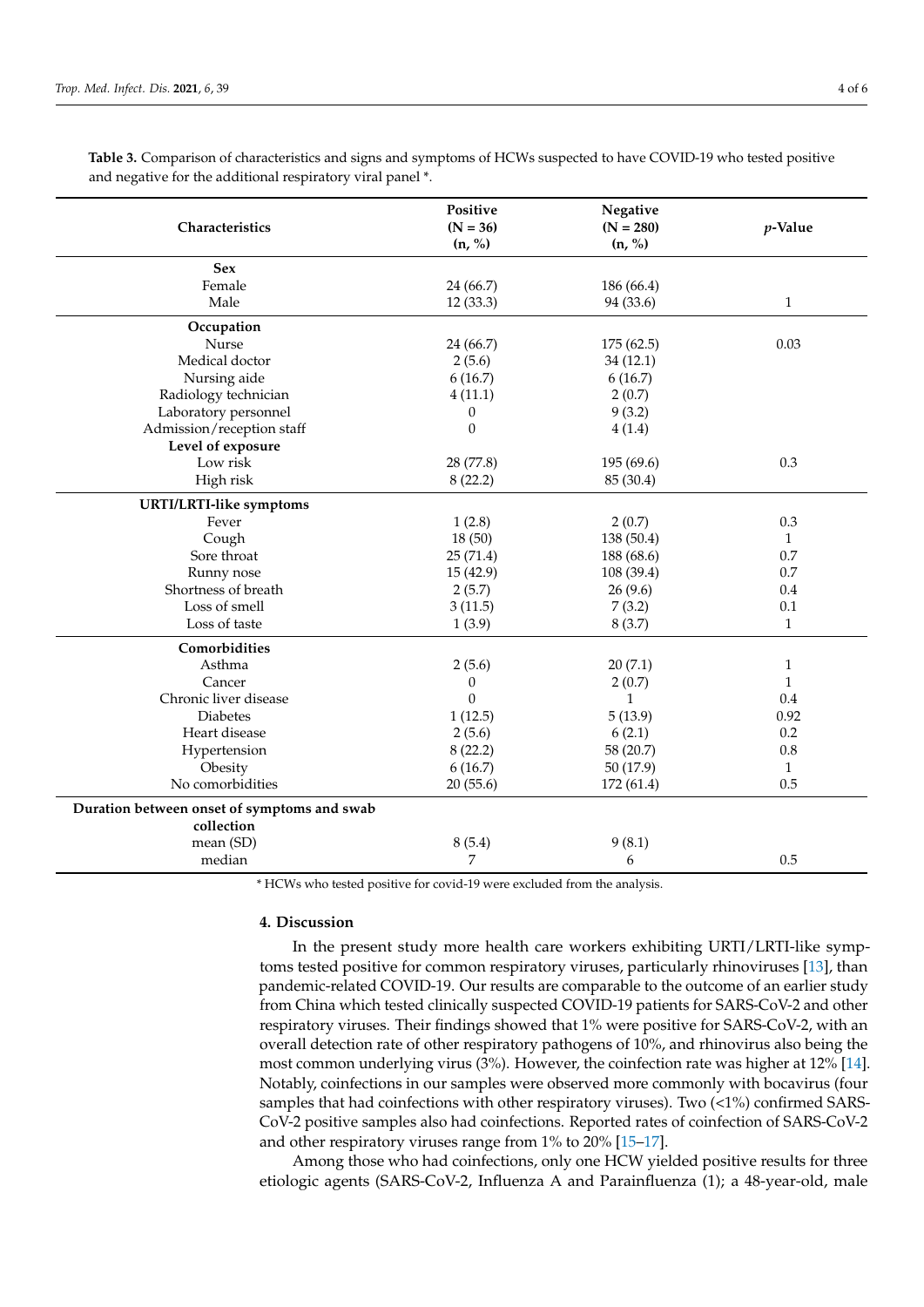who was tested on the fifth day of illness. He was categorized as low-risk exposure and presented with fever, sore throat, cough, fatigue and loss of appetite.

The signs and symptoms exhibited by those who tested positive for respiratory viruses other than COVID-19 were indistinguishable from those observed among persons who tested positive for SARS-CoV-2 [\[5\]](#page-5-1). Based upon symptoms alone it is a challenge to identify patients with acute respiratory illness (ARI) and COVID-19, primarily because their presenting signs and symptoms are almost similar at the outset. In the context of HCWs who are attending to COVID-19 patients in a developing country like the Philippines, where hospitals are usually understaffed, it is crucial to clarify the actual infection rate of SARS-CoV-2 and other respiratory viruses. At the moment, for HCWs presenting with mild symptoms who tested negative for SARS-CoV-2, for example, this guides decisions regarding continuing quarantine versus allowing to work. In addition to relieving the burden of "shift fatigue" among HCWs, a definitive diagnosis of "something other than COVID-19" should also help alleviate unnecessary anxiety. A limitation of this study is that we tested for an incomplete panel of viruses, and no bacterial pathogens. Subclinical viral infection is common, particularly rhinovirus, among healthy individuals [\[18\]](#page-5-13), and it is possible that the symptoms of the HCWs in our study could be explained by other causative agents than those in the respiratory viral panel we tested. Further studies could test for an expanded range of pathogens relevant to respiratory illness.

## **5. Conclusions**

Although COVID-19 is a serious concern, our study showed that it was not the main pathogen responsible for respiratory tract infections among HCWs. Symptoms associated with SARS-CoV-2 and other respiratory viral etiologies are frequently shared. While it is important to continue regular screening and testing for COVID-19 among this high-risk population, efforts should also focus on ensuring that HCWs have access to rapid molecular tests for other common respiratory illnesses.

**Author Contributions:** Conceptualization, K.A.A., C.S., A.M.G.V., and S.S.; data curation, A.M.G.V., S.M.H, and C.S.; formal analysis, K.A.A., A.M.G.V, S.M.H., and C.S.; funding acquisition, C.S. and K.A.; investigation, A.M.G.V., S.S., A.R.S., J.L., A.C.U., J.S., and A.C.C.; methodology, A.M.G.V., C.S., K.A., and L.-M.Y.; project administration, S.S., A.M.G.V., A.R.S., J.L., A.C.U., J.S., and R.S.; supervision, K.A., L.-M.Y., and C.S.; visualization, K.A.A. and C.S.; writing—original draft, K.A.A. and C.S.; writing—review and editing, K.A.A., A.M.G.V., A.R.S., J.L., S.M.H., A.C.C., S.S., A.C.U., J.S., R.S., L.-M.Y., K.A., and C.S. All authors have read and agreed to the published version of the manuscript.

**Funding:** This work was partly funded by Nagasaki University (salary support for K.A.A., A.M.G.V., S.M.H., S.S., A.C.C., K.A., L.-M.Y., and C.S.).

**Institutional Review Board Statement:** This study was conducted according to the guidelines of the Declaration of Helskinki, and approved by the San Lazaro Hospital—Research Ethics and Review Unit (Ref: SLH-RERU-2020-022-I) and the School of Tropical Medicine and Global Health, Nagasaki University Ethical Committee (NU\_TMGH\_2020\_119\_1).

**Informed Consent Statement:** Informed consent was obtained from all subjects involved in the study.

**Conflicts of Interest:** The authors declare no conflict of interest. The funder of the study did not play any role in the conceptualization and design of the study, collection, analysis and interpretation of data, writing of the manuscript or in the decision to publish the results.

#### **References**

- <span id="page-4-0"></span>1. World Health Organization. *Coronavirus disease 2019 (COVID-19) Situation Report—52*; WHO: Manila, Philippines, 8 September 2020.
- <span id="page-4-1"></span>2. Department of Health—Philippines. DOH COVID-19 Bulletin # 339|Department of Health Website. Available online: [https:](https://doh.gov.ph/covid19casebulletin339) [//doh.gov.ph/covid19casebulletin339](https://doh.gov.ph/covid19casebulletin339) (accessed on 12 March 2021).
- <span id="page-4-2"></span>3. Edrada, E.; Lopez, E.; Villarama, J.; Salva, V.E.; Dagoc, B.; Smith, C.; Sayo, A.; Verona, J.; Trifalgar-Arches, J.; Lazaro, J.; et al. First COVID-19 Infections in the Philippines: A case report. *Trop. Med. Health* **2020**, *48*. [\[CrossRef\]](http://doi.org/10.1186/s41182-020-00203-0) [\[PubMed\]](http://www.ncbi.nlm.nih.gov/pubmed/32308532)